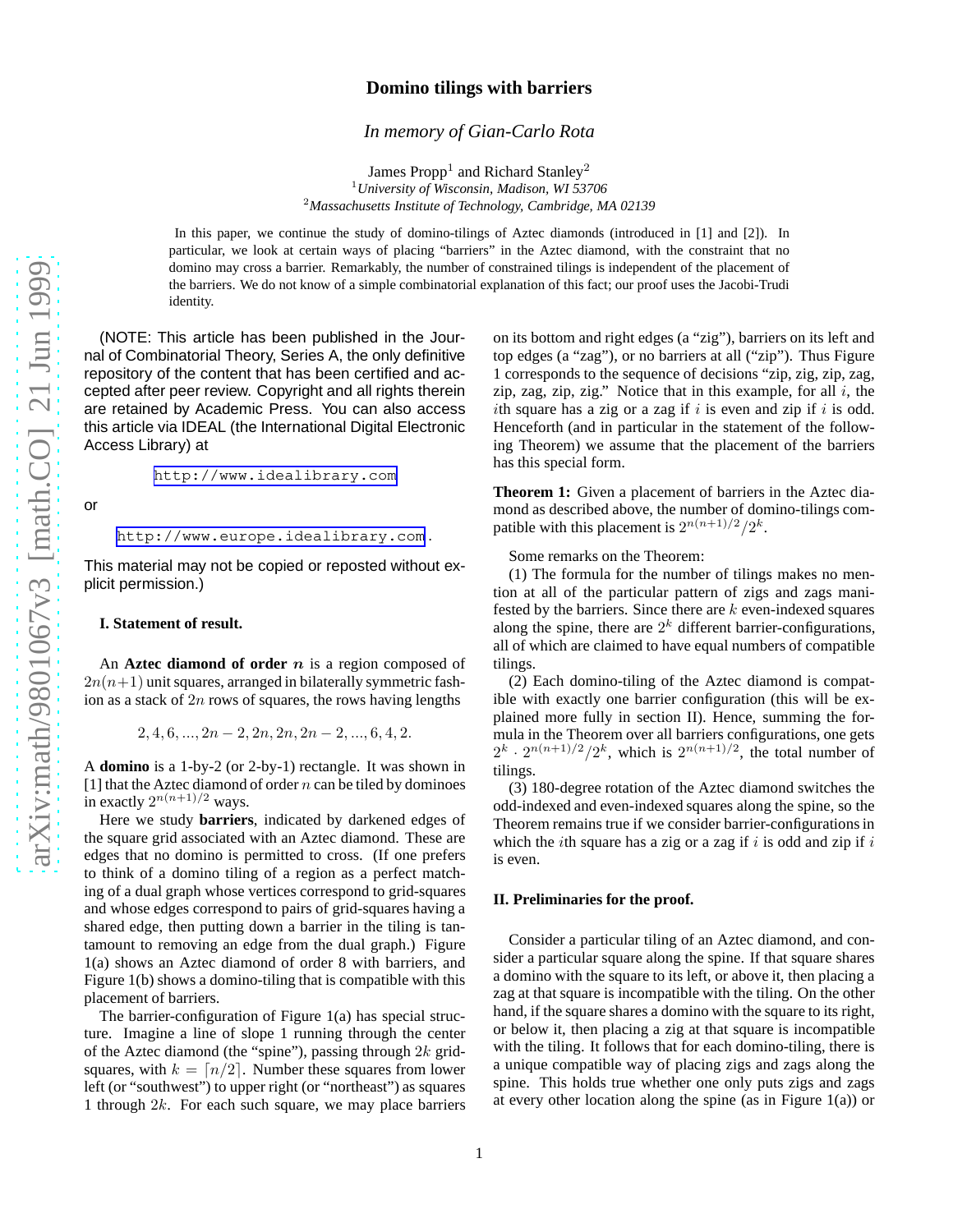

FIG. 1. Barriers and tiling.

at every location along the spine. In the case of the tiling depicted in Figure 1(b), the full sequence of zigs and zags goes "zag, zig, zig, zag, zig, zag, zag, zig."

Each such sequence must contain equal numbers of zigs and zags. For, suppose we color the unit squares underlying the Aztec diamond in checkerboard fashion, so that the squares along the spine are white and so that each white square has four only neighbors (and vice versa). The barriers divide the Aztec diamond into two parts, each of which must have equal numbers of black and white squares (since each part can be tiled by dominoes). It follows that the white squares along the spine must be shared equally by the part northwest of the diagonal and the part southeast of the diagonal.

Given a sequence of k zigs and k zags, let  $1 \le a_1 < a_2 <$  $\ldots < a_k \leq 2k$  be the sequence of locations of the zigs, and let  $1 \leq b_1 < b_2 < \ldots < b_k \leq 2k$  be the sequence of locations of the zags. Note that the sets  $A = \{a_1, ..., a_k\}$  and  $B = \{b_1, ..., b_k\}$  are disjoint with union  $\{1, 2, ..., 2k\}$ . Let us call them a **balanced (ordered) partition** of  $\{1, 2, ..., 2k\}$ . It is proved in section 4 of [1] that the number of compatible domino-tilings of the Aztec diamond of order  $n$  is

$$
\left(\prod_{1\leq i
$$

where  $k' = \lfloor n/2 \rfloor$ . (This is equivalent to Theorem 2 in [4].) For instance, the tiling shown in Figure 1(b) determines the balanced partition  $A = \{2, 3, 5, 8\}, B = \{1, 4, 6, 7\},\$ and there are 2025 compatible tilings.

If we sum (1) over all balanced partitions of  $\{1, 2, ..., 2k\}$ we must of course get  $2^{n(n+1)/2}$ . Theorem 1 claims that if we sum (1) over only those balanced partitions  $A, B$  which have certain specified even numbers in A (and the remaining even numbers in  $B$ ), we get  $2^{n(n+1)/2}/2^k$ . Thus, to prove Theorem 1, it suffices to prove that

$$
\sum_{(A,B)} \left( \prod_{1 \le i < j \le k} \frac{a_j - a_i}{j - i} \right) \left( \prod_{1 \le i < j \le k} \frac{b_j - b_i}{j - i} \right) \tag{2}
$$

is independent of  $A^* \subseteq \{2, 4, ..., 2k\}$ , where the  $(A, B)$  in the sum ranges over all balanced partitions of  $\{1, 2, ..., 2k\}$  such that  $A \cap \{2, 4, ..., 2k\} = A^*$ . Note that in this formulation,  $n$  has disappeared from the statement of the result, as has the Aztec diamond itself.

### **III. Restatement in terms of determinants.**

We can interpret the left-hand side of  $(2)$  using Schur functions and apply the Jacobi-Trudi identity. The expression

$$
\prod_{1 \le i < j \le k} \frac{a_j - a_i}{j - i} \tag{3}
$$

is equal to the number of semistandard Young tableaux of shape  $\lambda = (a_k - k, a_{k-1} - (k-1), ..., a_2 - 2, a_1 - 1)$  with parts at most  $k$ . That is to say, if one forms an array of unit squares forming left-justified rows of lengths  $a_k-k, ..., a_1-1$ (from top to bottom), (3) gives the numbers of ways of filling in the boxes with numbers between 1 and  $k$  so that entries are weakly increasing from left to right and strictly increasing from top to bottom.

For background information on Young tableaux, Schur functions, and the Jacobi-Trudi identity, see [5], [6], [7], or [8]. In particular, for the definition of Schur functions and a statement of the Jacobi-Trudi identity, see formulas (5.13) and (3.4) of [5], Definition 4.4.1 and Theorem 4.5.1 of [6], or Definition 7.5.1 and Theorem 7.11.1 of [8].

If we associate with each semistandard Young tableau the monomial

$$
x_1^{m_1} x_2^{m_2} \cdots x_k^{m_k}
$$

where  $m_i$  is the number of entries equal to i in the tableau, then the sum of the monomials associated with the tableau is the Schur function  $s_{\lambda}(x_1, x_2, ..., x_k, 0, 0, ...)$ . By the Jacobi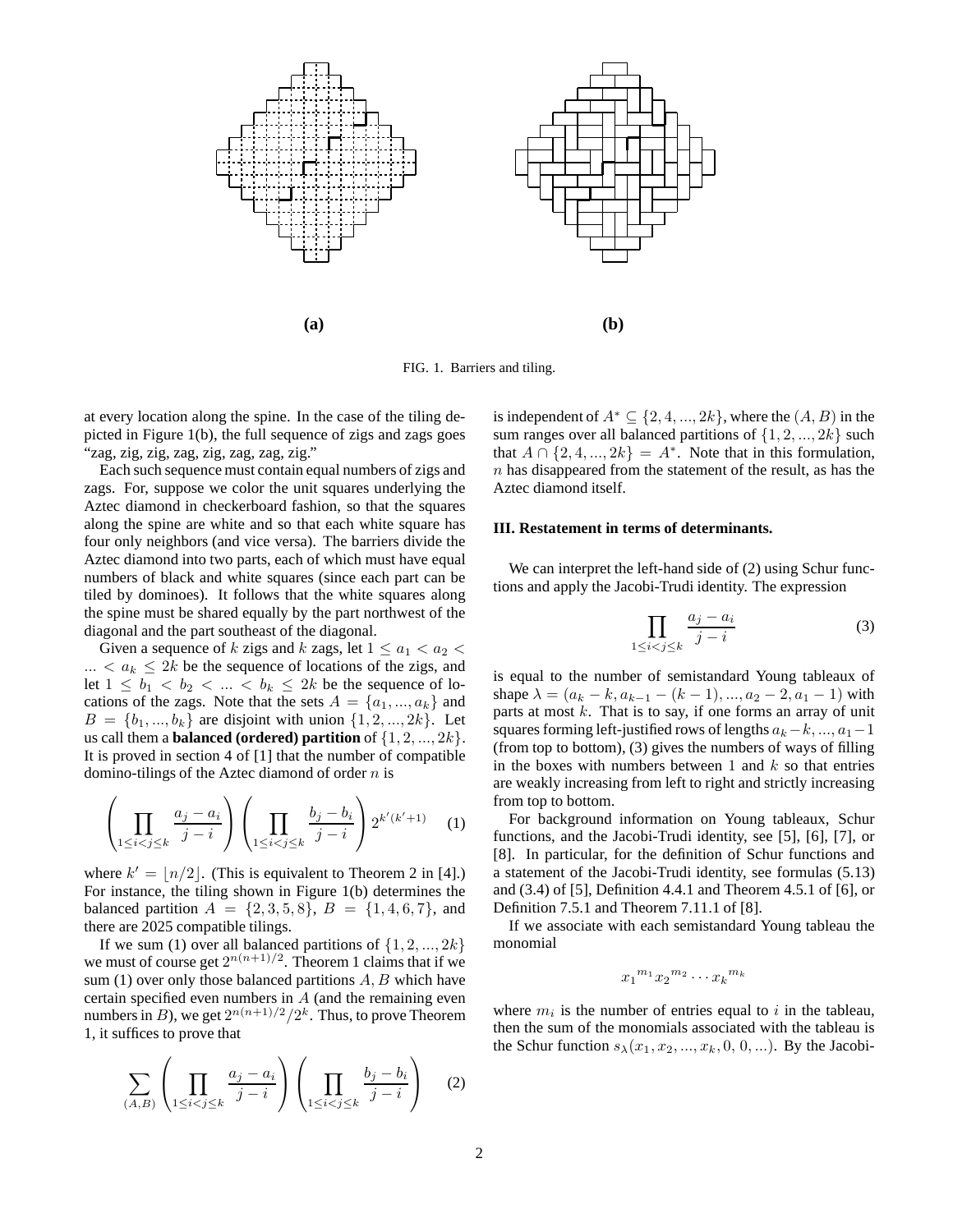<span id="page-2-0"></span>Trudi identity, this is equal to the determinant

$$
\begin{vmatrix} h_{a_k-k} & \cdots & h_{a_k-2} & h_{a_k-1} \\ h_{a_{k-1}-k} & \cdots & h_{a_{k-1}-2} & h_{a_{k-1}-1} \\ \vdots & & \vdots & \vdots \\ h_{a_1-k} & \cdots & h_{a_1-2} & h_{a_1-1} \end{vmatrix}
$$

where  $h_m$  is 0 if  $m < 0$  and otherwise is equal to the sum of all monomials in  $x_1, ..., x_k$  with total degree m (so that  $h_0 = 1, h_1 = x_1 + ... + x_k, h_2 = x_1^2 + x_1 x_2 ... + x_k^2$ , etc.). Thus, if we let  $v(m)$  denote the length-k row-vector

$$
(h_{m-k},\cdots,h_{m-2},h_{m-1}),
$$

we see that the summand in (2) is the determinantal product

$$
\begin{vmatrix} v(a_k) \\ \vdots \\ v(a_1) \end{vmatrix} \cdot \begin{vmatrix} v(b_k) \\ \vdots \\ v(b_1) \end{vmatrix}
$$

specialized to  $x_1 = x_2 = ... = x_k = 1$ . To prove Theorem 1, it will suffice to show that this product, summed over all balanced partitions  $(A, B)$  with  $A \cap \{2, 4, ..., 2k\} = A^*$ , yields

| v(2k)<br>$v(2k-2)$ | $\frac{v(2k-1)}{v(2k-3)}$ |  |
|--------------------|---------------------------|--|
| v(2)               | v(1)                      |  |

For, since this expression is independent of  $A^*$ , and since the sum of this expression over all  $2^k$  possible values of  $A^* \subseteq \{2, ..., 2k\}$  is  $2^{n(n+1)/2}$  (by the result proved in [1]), the value of the expression must be  $2^{n(n+1)/2-k}$ , as claimed in Theorem 1.

It is interesting to note that one can also evaluate the preceding determinantal product directly. Appealing to the Jacobi-Trudi identity, we see that the product is

$$
s_{\sigma}(x_1, ..., x_k)s_{\tau}(x_1, ..., x_k)
$$

where  $\sigma = (k, k - 1, ..., 1)$  and  $\tau = (k - 1, k - 2, ..., 0)$ . It is known that

$$
s_{\sigma}(x_1,...,x_k)=x_1\cdots x_k \prod_{i
$$

and

$$
s_{\tau}(x_1, ..., x_k) = \prod_{i < j} (x_i + x_j) \;,
$$

so that the determinantal product is

$$
x_1 \cdots x_k \prod_{i < j} (x_i + x_j)^2
$$

.

Setting  $x_1 = ... = x_k = 1$ , we get  $2^{k(k-1)}$ . Multiplying this by the factor  $2^{k'(k'+1)}$  from (1), we get  $2^{k(k-1)+k'(k'+1)}$ . It is simple to check that regardless of whether  $n$  is even or odd, the exponent  $k(k-1) + k'(k'+1)$  is equal to  $n(n+1)/2 - k$ , as was to be shown.

### **IV. Completion of proof.**

We can deduce the desired identity as a special case of a general formula on products of determinants. This formula appears as formula II on page 45 (chapter 3, section 9) of [9], where it is attributed to Sylvester. However, we give our own proof below.

Suppose  $(A^*, B^*)$  is a fixed partition of  $\{2, 4, ..., 2k\}$  into two sets, and let  $v(1), ..., v(2k)$  be *any* 2k row-vectors of length k. Given  $A \subseteq \{1, ..., 2k\}$  with  $|A| = k$ , let  $||A||$  denote the determinant of the  $k$ -by- $k$  matrix

| $v(a_1)$<br>$v(a_2)$ |  |
|----------------------|--|
| $v(a_k)$             |  |

where  $A = \{a_1, a_2, ..., a_k\}$  with  $a_1 < a_2 < ... < a_k$ . Abusing terminology somewhat, we will sometimes think of A as a set of vectors  $v(a_i)$ , rather than as a set of integers  $a_i$ .

# **Theorem 2:**

$$
\sum_{(A,B)} ||A|| \cdot ||B|| = ||\{1,3,...,2k-1\}|| \cdot ||\{2,4,...,2k\}||
$$
\n(4)

where  $(A, B)$  ranges over all balanced partitions of  $\{1, 2, ..., 2k\}$  with  $A \cap \{2, 4, ..., 2k\} = A^*, B \cap \{2, 4, ..., 2k\}$  $= B^*$ .

Remark: This yields as a corollary the desired formula of the last section, with an extra sign-factor everywhere to take account of the fact that we are stacking row-vectors the other way.

Proof of Theorem 2: Every term on the left is linear in  $v(1), ..., v(2k)$ , as is the term on the right; hence it suffices to check the identity when all the  $v(i)$ 's are basis vectors for the k-dimensional row-space.

First, suppose that the list  $v(1), \ldots, v(2k)$  does *not* contain each basis vector exactly twice. Then it is easy to see that every term vanishes.

Now suppose that the list  $v(1), \ldots, v(2k)$  contains each basis vector exactly twice. There are then  $2^k$  ways to partition  $\{1, ..., 2k\}$  into two sets A, B of size k such that  $||A|| ||B|| \neq$ 0, since for each of the  $k$  basis vectors we get to choose which copy goes into  $A$  and which goes into  $B$ . However, not all of these partitions occur in the sum on the left, since we are limited to partitions  $(A, B)$  with  $A \supseteq A^*$ ,  $B \supseteq B^*$ . Call such balanced partitions **good**.

Suppose that the basis vectors  $v(1), v(3), ..., v(2k-1)$  are not all distinct; say  $v(s) = v(t)$  with s, t odd, s < t. Then, for every good balanced partition  $(A, B)$  that makes a nonzero contribution to the left-hand side, we must have  $s \in A$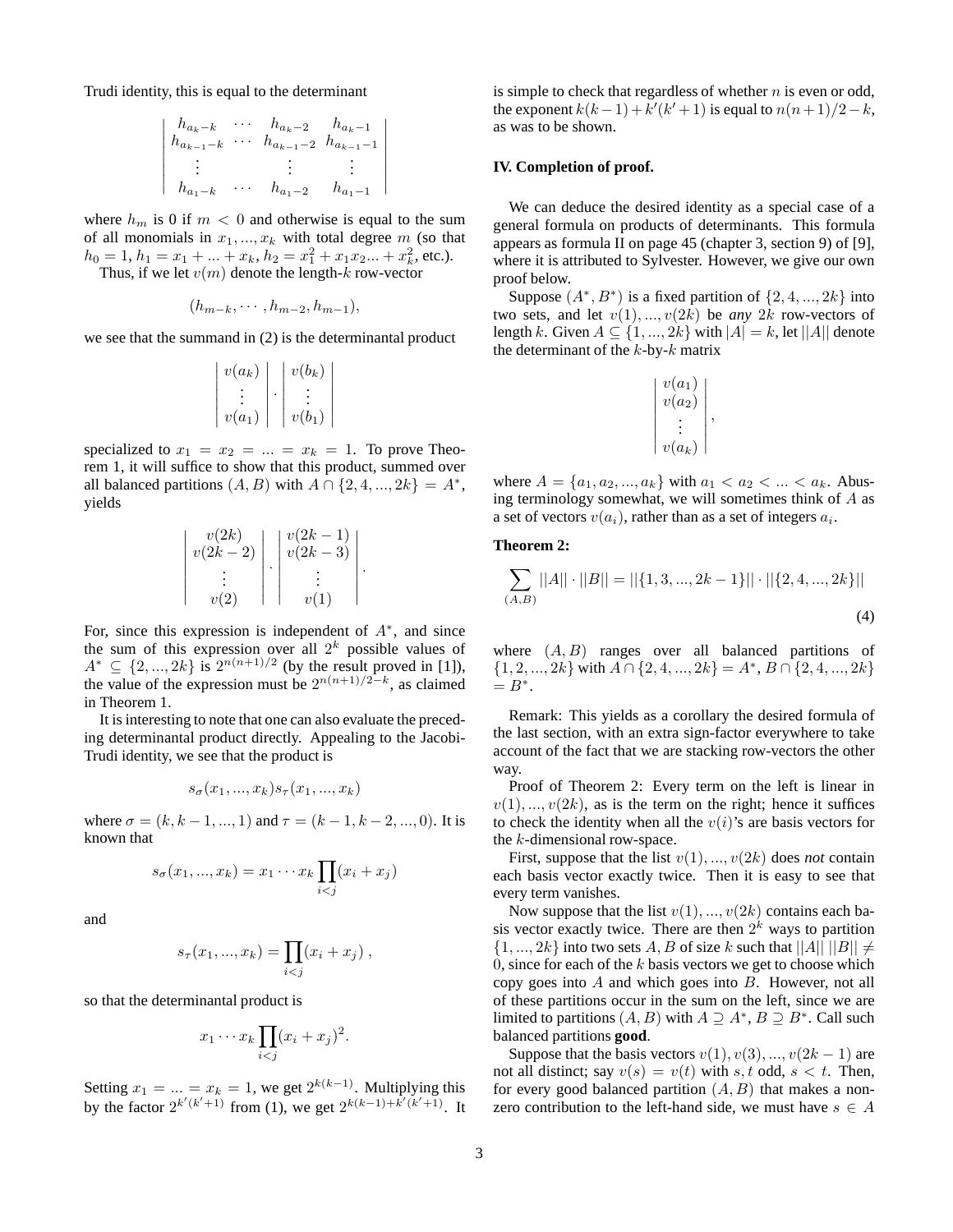and  $t \in B$  or vice versa. But then  $(A \triangle \{s,t\}, B \triangle \{s,t\})$ (where  $\triangle$  denotes symmetric difference) is another good balanced partition. We claim that it cancels the contribution of  $(A, B)$ . For, if one simply switches the row-vectors  $v(s)$  and  $v(t)$ , one introduces  $t - s - 1$  inversions, relative to the prescribed ordering of the rows in the determinant; specifically, each i with  $s < i < t$  has the property that  $v(i)$  is out of order relative to whichever of  $v(s)$ ,  $v(t)$  is on the same size of the new partition. Ordering the row-vectors properly introduces a sign of  $(-1)^{t-s-1} = -1$ . This leads to cancellation.

Finally, suppose that  $v(1)$ ,  $v(3)$ , ...,  $v(2k-1)$  are all distinct, as are  $v(2)$ ,  $v(4)$ , ...,  $v(2k)$ . We must check that the sole surviving term on the left has the same sign as the term on the right. This is clear in the case where  $A^* = \{1, 3, ..., 2k - 1\}$ and  $B^*$  is empty, for then the two terms are identical. We will prove the general case by showing that if one holds  $v(1),...,v(2k)$  fixed while varying  $(A^*,B^*)$ , the sign of the left side of the equation is unaffected. For that purpose it suffices to consider the operation of swapping a single element from  $A^*$  to  $B^*$ . Say this element is s (with s odd). Then there is a unique  $t \neq s$  (with t even) such that  $v(s) = v(t)$ . Let us swap  $s$  with  $t$  in the term on the left side of the equation; since  $v(s) = v(t)$ , the determinants are not affected. In performing the swap, we have introduced either  $t - s - 1$  (if  $t > s$ ) or  $s - t - 1$  (if  $s > t$ ) inversions, relative to the prescribed ordering of the rows. Since both quantities are even, we may re-order the rows in the determinants so that indices increase from top to bottom, without changing the sign of the product of the two determinants. We now recognize the modified term as the sole non-vanishing term associated with  $(A^* \setminus \{s\}, B^* \cup \{s\})$ . Since this term has the same sign as the term associated with  $(A^*, B^*)$ , and since the sign is correct in the base case  $({1, ..., 2k-1}, \phi)$ , the correctness of the sign for all partitions of  $\{1, ..., 2k - 1\}$  follows by induction.

This concludes the proof of Theorem 2, which in turn implies Theorem 1.  $\Box$ 

REMARK. An identity equivalent to summing both sides of equation [\(4](#page-2-0)) for all  $2^k$  sets  $A^*$  (with row  $v(m)$  specialized to  $(h_{m-k}, \ldots, h_{m-2}, h_{m-1})$  as needed for Theorem 1) is a special case of an identity proved combinatorially by M. Fulmek [3] using a nonintersecting lattice path argument. It is easily seen that Fulmek's proof applies equally well to prove our Theorem 2. Thus Fulmek's paper contains an implicit bijective proof of Theorem 2.

### **V. Probabilistic application.**

One can define a probability distribution on ordered partitions of  $\{1, 2, ..., 2k\}$  into two sets of size k, where the probability of the partition  $(A, B)$  is

$$
\frac{\left(\prod_{1 \leq i < j \leq k} \frac{a_j - a_i}{j - i}\right)\left(\prod_{1 \leq i < j \leq k} \frac{b_j - b_i}{j - i}\right)}{2^{k^2}}
$$

Theorem 1 is equivalent to the assertion that the  $k$  random events  $2 \in A$ ,  $4 \in A$ , ...,  $2k \in A$  are jointly independent, and it is in this connection that it was first noticed. As a weakening of this assertion, we may say that the events  $s \in A$  and  $t \in A$ are uncorrelated with one another when  $s$  and  $t$  are both even (or both odd, by symmetry).

**Theorem 3:** For  $1 \leq m \leq k$ , let  $N_m$  be the random variable  $|A \cap \{1, ..., m\}|$ , where  $(A, B)$  is a random partition of  $\{1, ..., 2k\}$  in the sense defined above. Then  $N_m$  has mean  $m/2$  and standard deviation at most  $\sqrt{m/2}$ .

Proof: Define indicator random variables

$$
I_i = \begin{cases} 1 & \text{if } i \in A, \\ 0 & \text{if } i \in B, \end{cases}
$$

so that  $N_m = I_1 + I_2 + ... + I_m$ . Each  $I_i$  has expected value  $1/2$ , by symmetry, so the expected value of  $N_m$  is  $m/2$ . To estimate the variance, split up the terms of  $N_m$ into  $N_m^{\text{odd}} = I_1 + I_3 + ...$  and  $N_m^{\text{even}} = I_2 + I_4 + ...$ The terms in each sum are independent random variables of variance  $\frac{1}{4}$ , so the variance of  $N_m^{\text{odd}}$  is  $\frac{1}{4} \lceil m/2 \rceil$  and the variance of  $N_{m}^{\text{even}}$  is  $\frac{1}{4} \lfloor m/2 \rfloor$ . It follows from the Cauchy-Schwarz inequality that the standard deviation of  $N_m$  is at most  $\sqrt{\frac{1}{4} \lceil m/2 \rceil} + \sqrt{\frac{1}{4} \lfloor m/2 \rfloor} \leq \sqrt{m/2}$ , as was to be shown.

The significance of the random variables  $N_m$  is that (up to an affine renormalization) they are values of the "heightfunction" associated with a random domino-tiling of the Aztec diamond (see [1]). Theorem 3 tells us that if one looks along the spine, the sequence of differences between heights of consecutive vertices satisfies a weak law of large numbers.

## **VI. Open problems.**

One open problem is to find a combinatorial (preferably bijective) proof of Theorem 1. For instance, one might be able to find a bijection between the tilings compatible with ( $A^*$ ,  $B^*$ ) and the tilings compatible with some other partition of  $\{2, 4, ..., 2k\}$ .

Also, recall the variables  $x_1, x_2, ..., x_m$  that made a brief appearance in section III before getting swallowed up by the notation. Leaving aside our appeal to the explicit formulas for  $s_{\sigma}(x_1, ..., x_k, 0, ...)$  and  $s_{\tau}(x_1, ..., x_k, 0, ...)$ , we may use the linear algebra formalism of section IV to derive a Schur function identity in infinitely many variables, expressing the product  $s_{\sigma}s_{\tau}$  as a sum of products of other pairs of Schur functions. It would be desirable to have a combinatorial explanation of these identities at the level of Young tableaux.

In section V, we made use of the fact that if  $(A, B)$  is chosen randomly from among the balanced ordered partitions of  $\{1, 2, ..., 2k\}$ , and if  $s, t \in \{1, 2, ..., 2k\}$  have the same parity, then the events  $s \in A$  and  $t \in A$  are independent of one another. We conjecture, based on numerical evidence, that if  $s, t \in \{1, 2, ..., 2k\}$  have opposite parity, then the events  $s \in A$  and  $t \in A$  are negatively correlated. This conjecture is made plausible by the fact that the total cardinality of  $A$  is required to be k. With the use of this conjecture, one could reduce the bound on the standard deviation in Theorem 3 by a factor of  $\sqrt{2}$ . However, neither Theorem 3 nor this strengthening of it comes anywhere close to giving a true estimate of

.